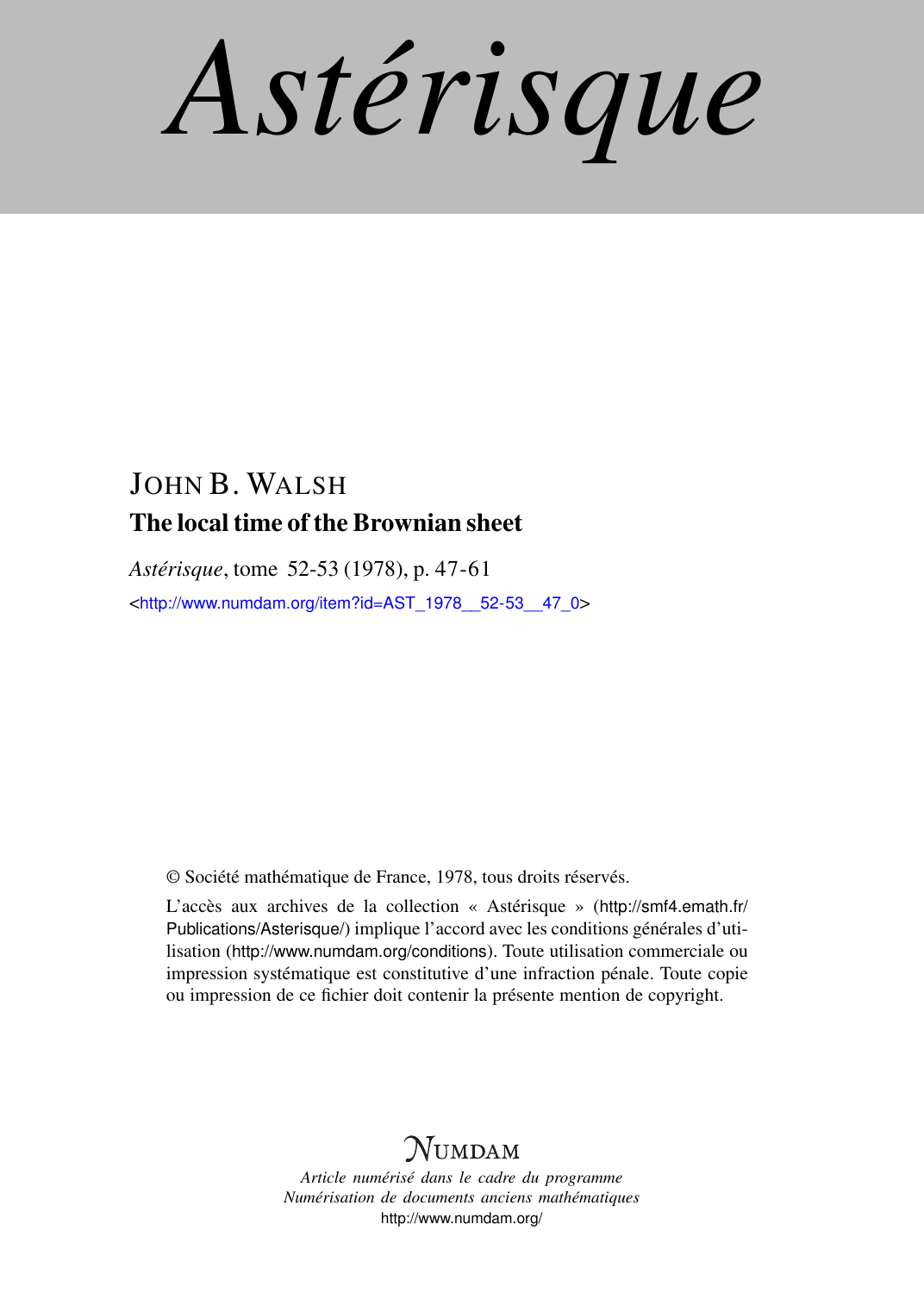**Société Mathématique de France Astérisque 52-53 (1978) p. 47-61** 

#### THE LOCAL TIME OF THE BROWNIAN SHEET

#### by

### John B. WALSH

The Brownian sheet,  $\{W_{st}, s \geq 0, t \geq 0\}$ , is a Gaussian process with mean zero and covariance  $E\{W_{UV}W_{st}\} = (u_A s)(v_A t)$ . It has continuous paths, and it uvs to the *' ' ' ' ' ' ' '*  $\sim$  '  $\sim$  '  $\sim$  '  $\sim$  '  $\sim$  '  $\sim$  '  $\sim$  '  $\sim$  '  $\sim$  '  $\sim$  '  $\sim$  '  $\sim$  '  $\sim$  '  $\sim$  '  $\sim$  '  $\sim$  '  $\sim$  '  $\sim$  '  $\sim$  '  $\sim$  '  $\sim$  '  $\sim$  '  $\sim$  '  $\sim$  '  $\sim$  '  $\sim$  '  $\sim$  '  $\sim$ also has a local time which, as was shown in  $\texttt\{I\}$ , is continuous in all variables. We will refer to this as the local time in the plane. We will also use a second local time, the local time on lines. Consider, for instance, the line  $\,$ s=s in 2  $R_+$ ,  $R_{s}$  ,  $t \le 0$  is a one-parameter Brownian motion, and it therefore has a local time at any point x, which we call the local time along the line  $s=s_0$ .

time at any point x, which we call the line of line time along the line of line state along the line local time on lines, and get the local time in the plane,  $L(x; s, t)$ , by integrating L(x;s,t) is not exactly the same as the local time of  $\{1\}$ , but it is closely related to it. Our basic results, Theorems 1.2 and 2.1, state that  $L(x; s, t)$  is continuous in x and is continuously differentiable in s and t, except at the boundary. Its partial derivatives are exactly the local times on lines, as one would expect. (This was mentioned in  $\lceil 1 \rceil$ , but the delicate part, which is to show that the local time on lines changes continuously when the line is changed.  $t$  that the local time on lines changes continuously when the lines changes continuously when the line is changed,  $\alpha$ 

We are also able to get some estimates on the moduli of continuity of  $L(x; s, t)$  and its partials. It turns out that  $L(x; s, t)$  is much smoother in all its variables than is the usual Brownian local time, while  $t \frac{\partial}{\partial s} L(x; s, t)$ in all its variables than is the usual Brownian local time, while the usual  $\mathcal{L}$ and  $s \rightarrow \frac{\partial}{\partial t} L(x; s, t)$  are much rougher.

**47**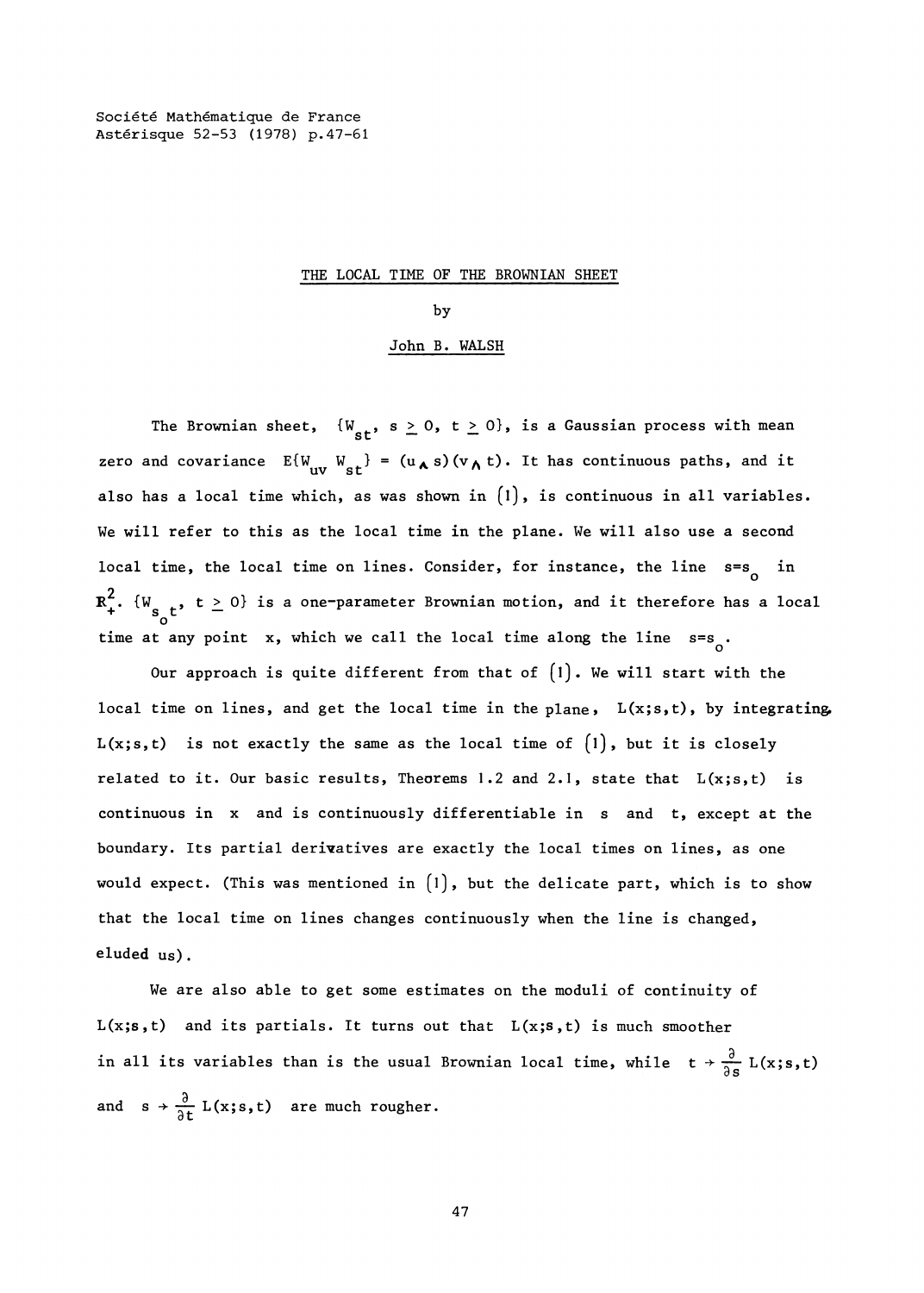We wish to thank R. Cairoli : the theorems of this article were suggested by some of his earlier unpublished results, and we have greatly benefited from for<br>his ideas. We would also like to thank Marc Yor/a number of stimulating conversahis ideas. We would also like to thank Marc Yor/a number of stimulating conversa-

### 1 - LOCAL TIMES ON LINES

Let  $\{W_{st}, s, t \geq 0\}$  be the Brownian sheet. If we fix  $t, s \rightarrow W_{st}$  is a Brownian motion, and its local time at x up to s is given by Tanaka's formula :

$$
(1.1) \quad L_1(x; s, t) = \frac{2}{t} \left[ (W_{st} - x)^+ - x^- - \int_0^s I_{\{W_{ut} > x\}}^3 \right] W_{ut}
$$

where the stochastic integral is an Ito integral with respect to  $u \rightarrow W_{\text{u}t}$ . We use " $\partial_1 W''$  instead of "dW" to emphasize that this is a line integral, not an area integral. The particular normalization chosen above assures us that for a bounded Borel f,

(1.2) 
$$
\int_{0}^{s} f(W_{ut}) du = \int_{-\infty}^{\infty} L_1(x; s, t) f(x) dx \quad a.s.
$$

Similarly, the local time along the line  $s = constant$  is

$$
(1.3) \qquad L_2(x;s,t) = \frac{2}{s} \left[ \left( W_{st} - x \right)^+ - x^- - \int_0^t I_{\{W_{sv} > x\}} \partial_2 W_{sv} \right].
$$

We can get the absolute distributions of  $L_1$  and  $L_2$  by a scaling argument. Both  $\{s^{-1/2} \mid W_{st}, t \ge 0\}$  and  $\{t^{-1/2} \mid W_{st}, s \ge 0\}$  are standard Brownian motions, so their local times at x are standard Brownian local times. If, say,  $\phi(x, s)$ is the local time of  $t^{-1/2}$   $W_{st}$  at  $x$ , then, for a bounded Borel f

$$
\int_0^s f(t^{-1/2} W_{\text{ut}}) du = \int_{-\infty}^\infty \phi(x, s) dx.
$$

Compare this with (1.2) to see that  $\phi(x,s) = \mathbf{V_t}$  L<sub>1</sub>(x  $\mathbf{V_t}$ ;s,t). Thus we have

**48**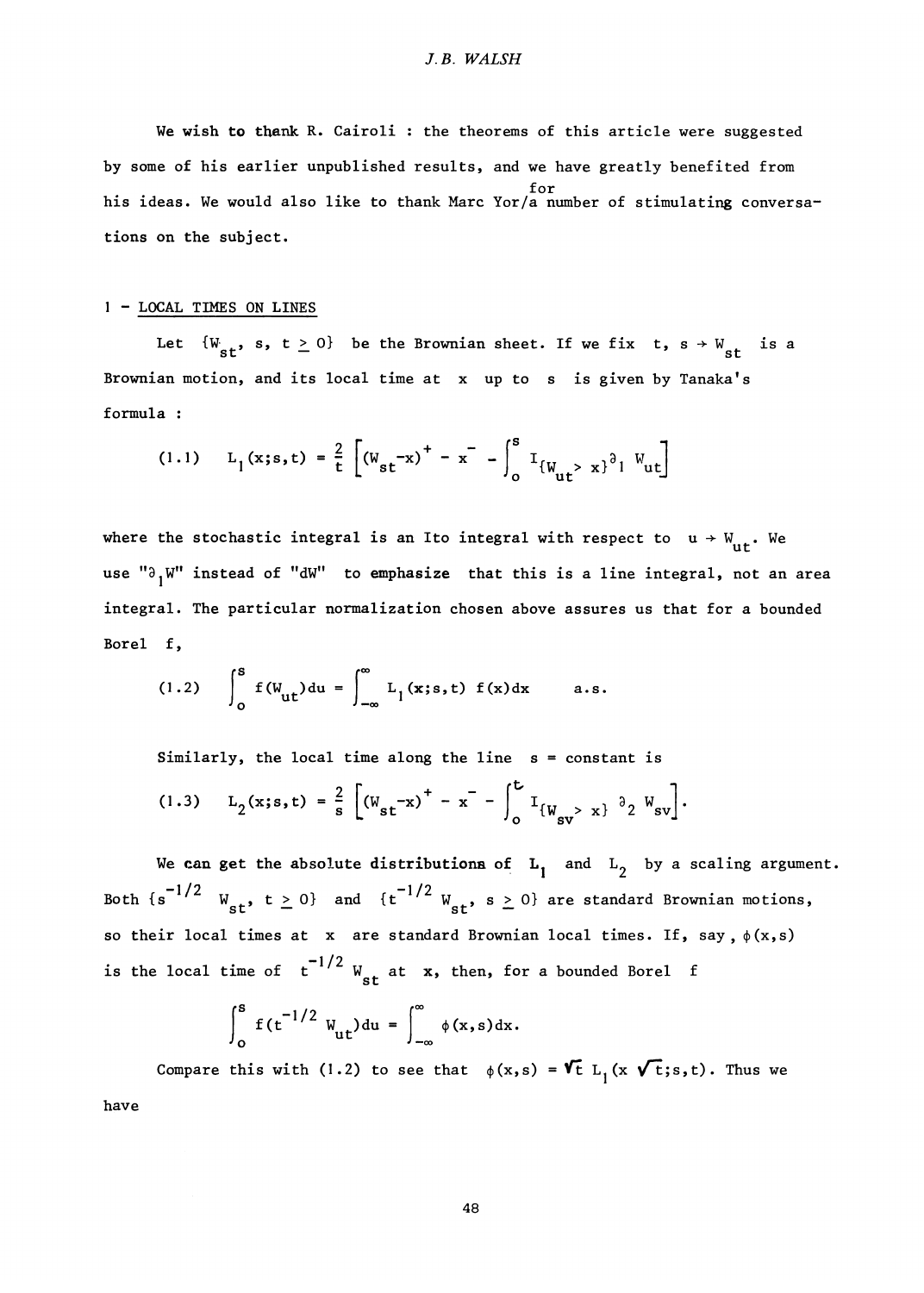### PROPOSITION 1.1

For each s,  $t > 0$ , {  $\sqrt{t}$  L<sub>1</sub>(x  $\sqrt{t}$ ; s,t), s  $\geq 0$ } and {  $\sqrt{s}$  L<sub>2</sub>(x  $\sqrt{s}$  ; s,t), t  $\geq$  0} have the same distribution as standard Brownian local time at x.

Notice that L<sub>1</sub>(0,s,t) has the same distribution as  $\frac{1}{\sqrt{t}} \phi(0,s)$ , so that as  $t \to 0$ ,  $L_1(0,s,t) \to \infty$  in probability, and  $L_2(0,s,t) \to \infty$  in probability as  $s \rightarrow 0$ . Thus, L<sub>1</sub> and L<sub>2</sub> are badly-behaved at the points  $x = t = 0$  and  $x = s = 0$  respectively. Elsewhere, though, they are quite respectable, as the following theorem shows.

### THEOREM 1.2

There exist versions of  $L_1$  and  $L_2$  which are a.s. jointly continuous in  $(x;s,t)$  in  $R \times R_+^2$  except at  $x = t = 0$  and  $x = s = 0$  respectively.

Before proving this, we need a lemma which is not new, but which we will prove for the sake of completeness.

# $\overline{\phantom{a}}$

Let  ${B_s, s \ge 0}$  be a standard Brownian motion from zero and let  $p \ge 1$ .<br>For each  $x \in \mathbb{R}$  and  $s > 0$ For each x e *~R* and s > 0

$$
(1.3) \quad \sup_{\varepsilon \to 0} E\left\{ \left( \frac{1}{2\varepsilon} \right)^s I_{\{ |B_u - x| < \varepsilon \}} du \right\}^p \left\} < \infty
$$

<u>Proof</u>: the integral above is bounded by s, so if  $\varepsilon \ge 1$  the whole expression is bounded by  $(\frac{s}{2})^p$ . Thus, suppose  $0 < \varepsilon < 1$ . Note first that, by a familiar argument, (1.3) is maximized over x by taking  $x=0$ . Let  $f_{c}$  be a function whose second derivative is  $(2\varepsilon)^{-1}$  I<sub>(-c c</sub>). By Ito's formula applied to f :

$$
(1.4) \quad \frac{1}{2\epsilon}\int_0^s \mathbf{I}_{\{B_{\mathbf{u}}\}<\epsilon\}} du = f_{\epsilon} (B_{\mathbf{s}}) - f_{\epsilon} (B_{\mathbf{o}}) - \int_0^s f_{\epsilon} (B_{\mathbf{u}}) dB_{\mathbf{u}}.
$$

Now  $0 \le f'_{\epsilon} \le 1$  and  $0 \le f_{\epsilon} (t) \le |t+\epsilon| \le |t| + 1$ , so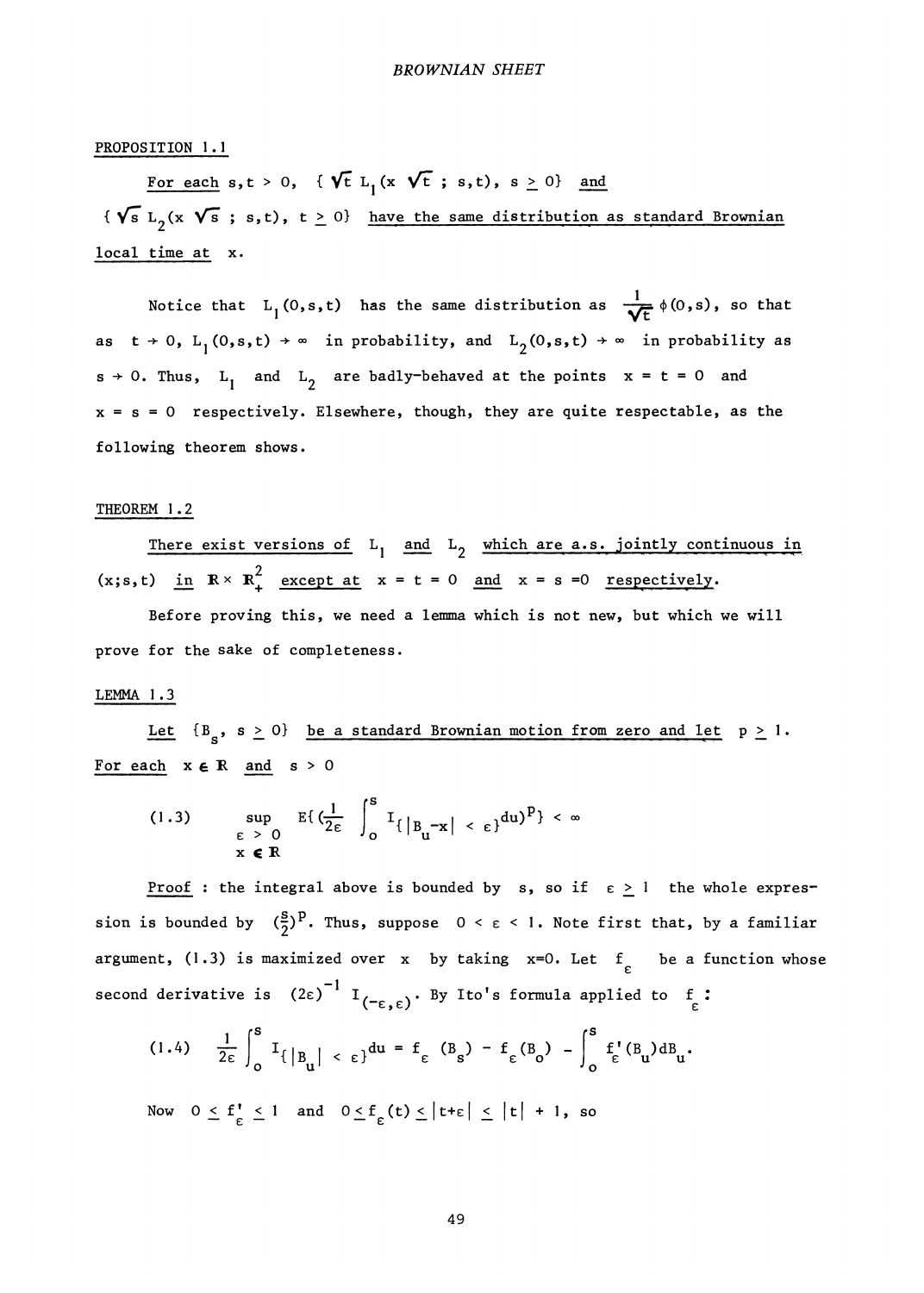$$
(1.5) \qquad \mathbb{E}\{(\mathbf{f}_{\varepsilon}(\mathbf{B}_{\mathbf{S}})-\mathbf{f}_{\varepsilon}(\mathbf{B}_{\mathbf{Q}}))^{\mathbf{p}}\} \leq \mathbb{E}\{(\mathbf{B}_{\mathbf{S}}|+1)^{\mathbf{p}}\} < \infty.
$$

The stochastic integral on the right hand side of  $(1.4)$  is a continuous martingale with an increasing process

$$
A_{s} = \int_{0}^{s} (f_{\varepsilon}^{t}(B_{u}))^{2} du \leq s.
$$

By Burkholder's inequality, there is a constant  $c^3$   $\frac{3}{5}$ 

$$
(1.6) \t E\{(\int_0^s f_{\varepsilon}^{\, \prime}(B_u)dB_u)^p\} \leq c_p E\{(A_s)^{p/2}\} \leq c_p s^{p/2}.
$$

The result follows from the fact that the bounds in (1.5) and (1.6) do not depend on  $\varepsilon$ .  $q e d$ 

We can now prove Theorem 1.2.

Proof : let  $s,s'$ , t and t' be positive, and let x and x' be real. Write

$$
J(x';s',t') - J(x;s,t) = (J(x';s',t') - J(x;s',t')) + (J(x;s,t') - J(x,s,t')) + (J(x;s,t') - J(x;s,t)).
$$
  

$$
\stackrel{\text{def}}{=} J_1 + J_2 + J_3.
$$

We will estimate  $E\{\left|J_i\right|^p\}$  separately for each i. The plan is the same in all three cases: represent  $J_i$  as a stochastic integral, then use Burkholder's inequality to bound its  $L^*$ -norm by the  $L^{*}$  -norm of its increasing process. Once this is done, the theorem is a consequence of a general theorem of Kolmogorov.

We will treat  $J_1$  and  $J_2$  first since they are relatively straightforward to handle.  $J_3$  is a bit tricky.

Let  $p > 1$ . Now either  $x < x'$  or  $x' \le x$ . Suppose the former, for instance. Write

$$
J_1 = \frac{1}{t^{r}} \int_0^{s^{r}} I_{\{x < W_{\text{u}t^{r}} \leq x^{r}\}} \partial_1 W_{\text{u}t^{r}}.
$$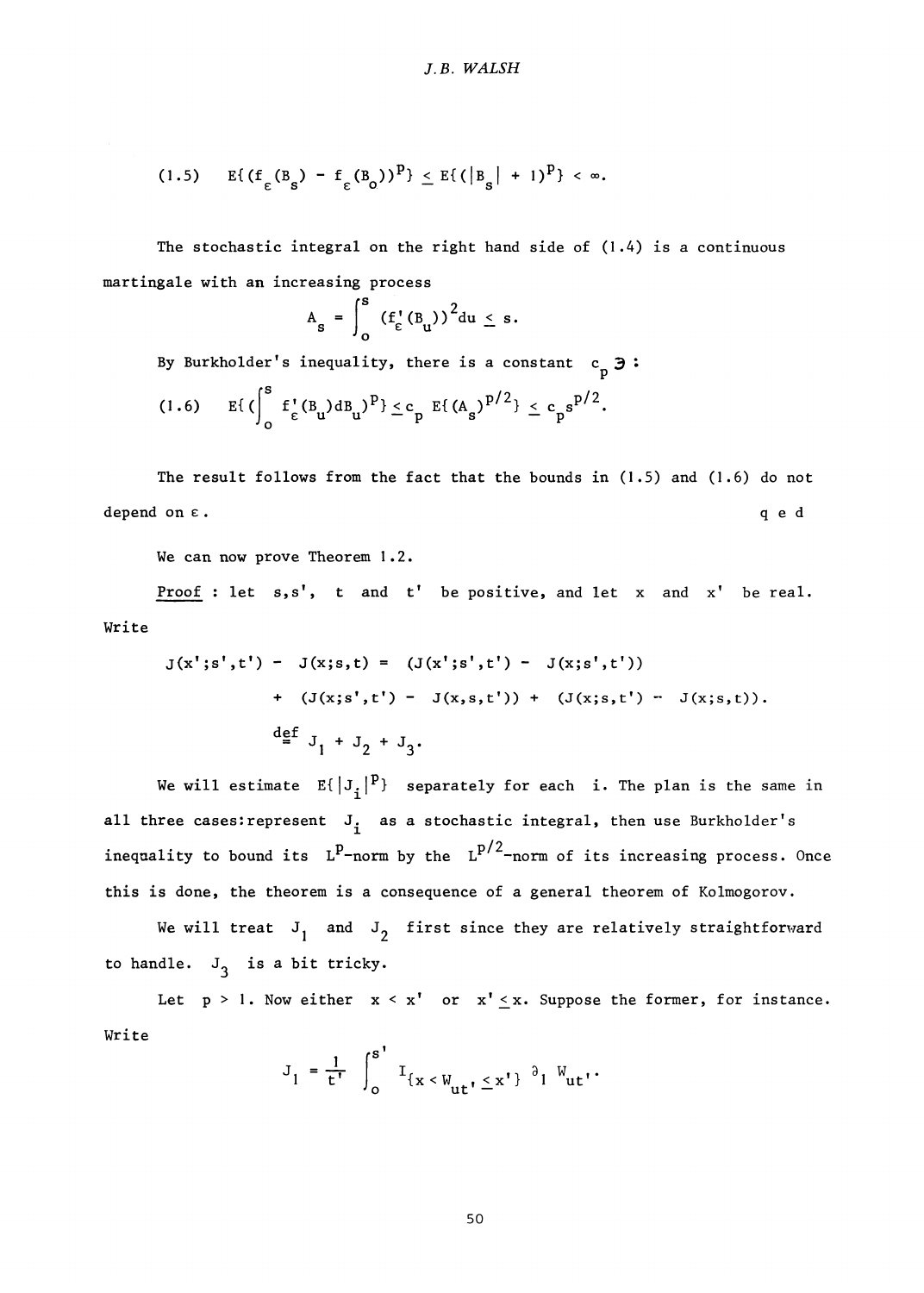-1 /2 If we define  $B^{\rm u}_{\rm u}$  (t) with  $B^{\rm u}$  is a standard Brownian motion from zero,

and

$$
E\{\left|\frac{1}{x^{T}-x} - J_1\right|^{p}\} = \left(\frac{1}{t^{T}}\right)^{p} E\{\left|\frac{\sqrt{t^{T}}}{x^{T}-x}\right| \int_{0}^{s^{T}} I_{\{\frac{X}{\sqrt{t^{T}}}} < B_u \leq \frac{x^{T}}{\sqrt{t^{T}}}\} dB_u\right|^{p}\}.
$$

By Lemma 1.3, there is a constant  $c_{s'p}$  such that this is

$$
\leq (\frac{1}{t})^p c_{s^1p}.
$$

Thus

(1.7) 
$$
E\{\left|J_{1}\right|^{p}\} \le c_{s^{\dagger}p} \left|\frac{x^{\dagger}-x}{t^{\dagger}}\right|^{p}
$$

Moving on to  $J_2$ , suppose s  $\leq s'$  and write

$$
J_2 = \frac{1}{\sqrt{t'}}
$$
  $\int_s^{s'} I_{\{B_u > \frac{x}{\sqrt{t'}}\}} d B_u$ .

This is a martingale whose associated increasing process is

$$
A_{s} = \frac{1}{t^{r}} \int_{s}^{s^{r}} I_{\{B_{u} > \frac{x}{\sqrt{t^{r}}}\}} du \leq \frac{s^{r} - s}{t^{r}}.
$$

By Burkholder's inequality

(1.8) 
$$
E\{(J_2)^p\} \le c_p \frac{(s'-s)}{t'} p^{p/2}.
$$

This brings us to  $J_3$ . Assume that  $t < t'$ . We can write

$$
J_{3} = \frac{1}{t^{r}} \int_{0}^{s} I_{\{W_{ut}, > x\}} \partial_{1} W_{ut} - \frac{1}{t} \int_{0}^{s} I_{\{W_{ut} > x\}} \partial_{1} W_{ut}
$$
  
\n
$$
= \frac{1}{t^{r}} \int_{0}^{s} I_{\{W_{ut}, > x\}} \partial_{1} (W_{ut}, -W_{ut}) - \frac{1}{t} \int_{0}^{s} I_{\{W_{ut}, < x < W_{ut}\}} \partial_{1} W_{ut}
$$
  
\n
$$
+ (\frac{1}{t^{r}} - \frac{1}{t}) \int_{0}^{s} I_{\{W_{ut}, > x\}} \partial_{1} W_{ut} + \frac{1}{t} \int_{0}^{s} I_{\{W_{ut} < x < W_{ut}\}} \partial_{1} W_{ut}
$$
  
\n
$$
\frac{d}{dt} K_{1}(s) + K'(s) + K_{2}(s) + K_{3}(s).
$$

We will just consider  $K_1, K_2$  and  $K_3$ , for K' is obtained from  $K_3$  by simply interchanging t and t'. Now  $K_1$ ,  $K_2$  and  $K_3$  are martingales with increasing processes  $A_1$ ,  $A_2$ , and  $A_3$  respectively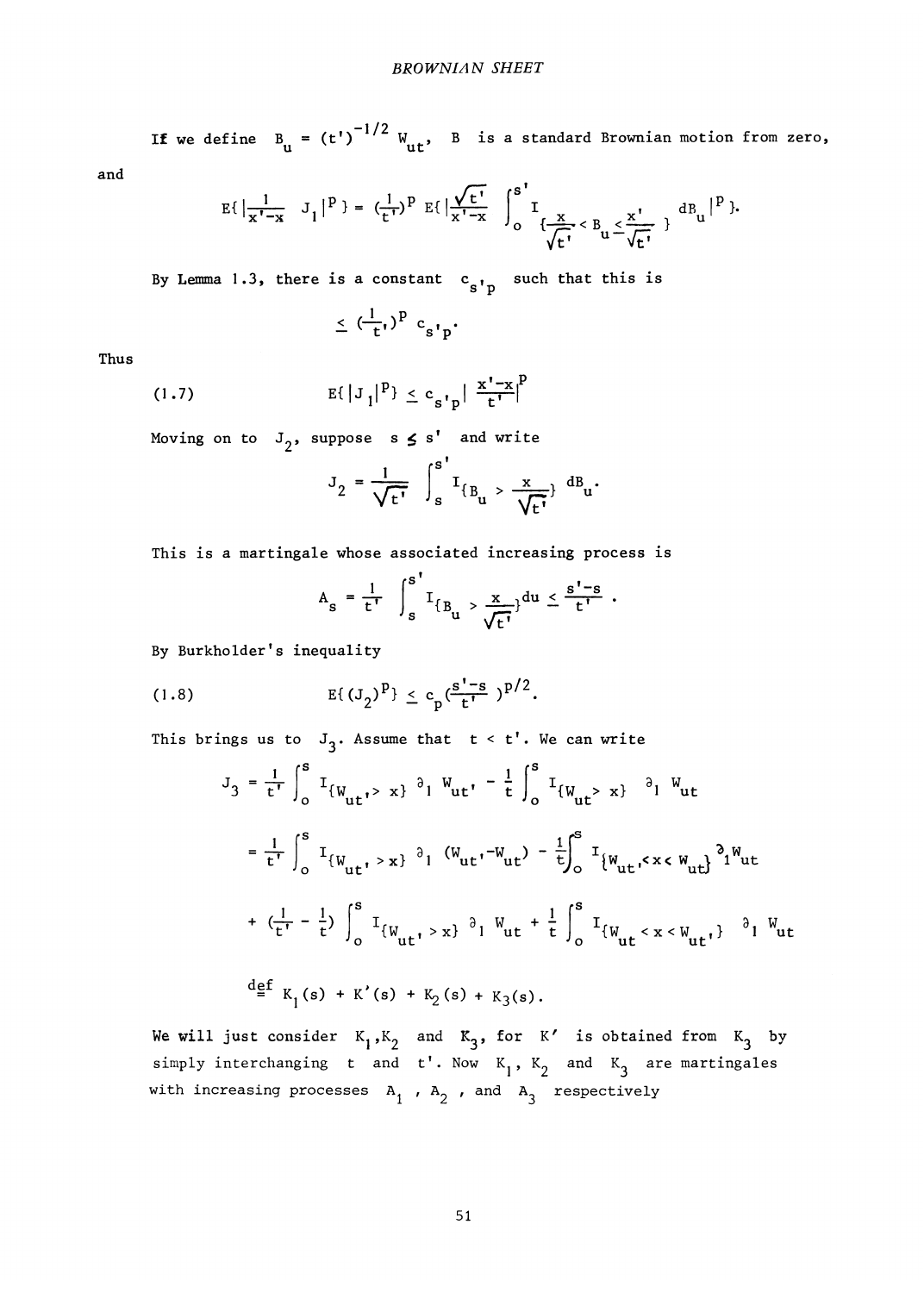$$
A_1(s) = \left(\frac{1}{t^{\tau}}\right)^2 \int_0^s I_{\{W_{\text{ut}}t\}} > x \} (t^{\tau}-t) du \le \frac{t^{\tau}-t}{(t^{\tau})^2} s
$$
  

$$
A_2(s) = \left(\frac{t^{\tau}-t}{t^{\tau}}\right)^2 \int_0^s I_{\{W_{\text{ut}}t\}} > x \} t \ du \le \frac{(t^{\tau}-t)^2}{t(t^{\tau})^2} s
$$

and

$$
A_3(s) = \frac{1}{t^2} \int_0^s I_{\{W_{\text{ut}} < x < W_{\text{ut}}\}} t \, du
$$

Just as above, we apply Burkholder's inequality:

(1.9) 
$$
E\{K_1^p\} \le c_p \frac{(t'-t)}{t'^2} s^{\frac{p}{2}}; E\{K_2^p\} \le c_p \frac{(t'-t)^p}{t'} \left(\frac{s}{t}\right)^{p/2},
$$

and

$$
(1.10) \t E\{K_3^p\} \leq \frac{c_p}{t^{p/2}} E\{(\int_0^s I_{\{W_{ut} < x \leq W_{ut}\}})^{d(u)}\}^{p/2}
$$

We must bound the expectation on the right hand side of (1.10). Write t <sup>f</sup>=t+h and put

$$
B_s^1 = \frac{1}{\sqrt{t}} W_{st}
$$
 and  $B_s^2 = \frac{1}{\sqrt{h}} (W_{s, t+h} - W_{st}).$ 

Then B<sup>1</sup> and B<sup>2</sup> are independent standard Brownian motions from zero, and  
\n
$$
W_{st} \le x \le W_{s,t+h}
$$
 iff  $B_s^1 \le x/\sqrt{t}$ ,  $B_s^1 + \sqrt{\frac{h}{t}} B_s^2 > x/\sqrt{t}$   
\nor, iff  $(B_s^1, B_s^2) \in R_{xth}$   $\frac{def}{=} \{(\xi, \eta) : \xi \le x/\sqrt{t}, \eta > \frac{x}{\sqrt{h}} - \sqrt{\frac{t}{h}} \xi\}$ 

Thus, put  $B_S = (B_S^{\dagger}, B_S^{\dagger})$ . This is a standard planar Brownian motion, and we are finally led to look at

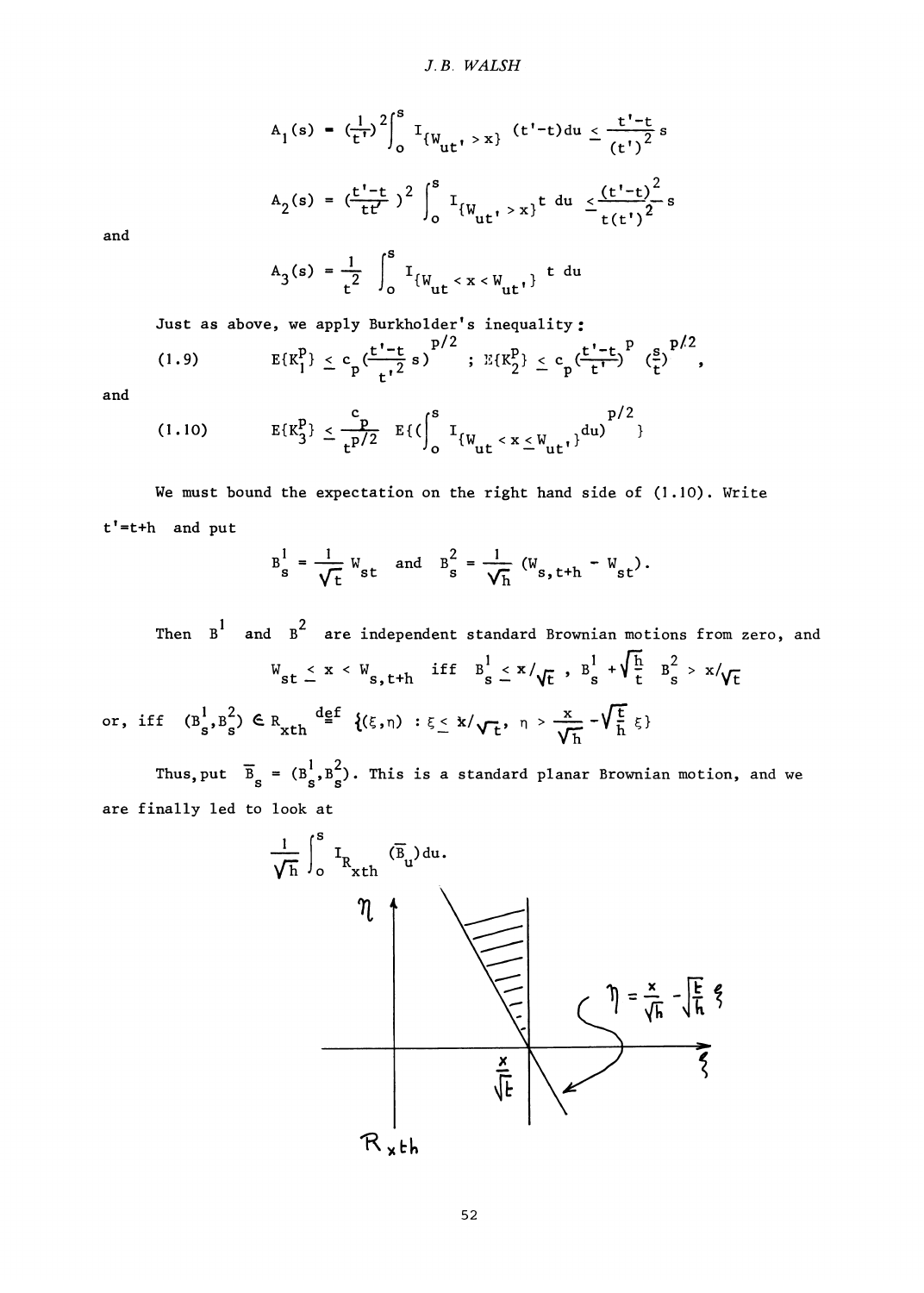Note that as  $h \rightarrow 0$  this tends to a local time along the half-line  $\{\eta > 0, \xi = \frac{\xi}{\eta}\}$ . We don't need to show quite that much ; the following rather crude Vt estimate is enough for our purposes. We claim that

$$
E\{\left(\frac{1}{\sqrt{h}}\int_0^s I_{R_{xth}}(\overline{B}_u) du\right)^{p/2}\}
$$

is bounded in x,t and h. It is clearly bounded for  $h \ge 1$ , so we may assume h < 1. Let M = max 0 <u><</u> u <u><</u> s  $|B_{1}^{-}|$ . Then for  $u \leq s$ ,  $I_{R}$   $(B_{1}^{-}) \leq I_{1}$   $\longrightarrow$   $I_{1}$  $\text{ with } \quad \frac{1}{2} - M \vee \textbf{h} < B_{11} < \frac{1}{2}$ 

so that

$$
E\Big\{ \Big(\frac{1}{\sqrt{h}}\int_{0}^{s} I_{R_{x}th}(\text{B}_{u}) du \Big)^{p} / \frac{2}{3} \leq E\Big(\text{M } \frac{1}{M\sqrt{h}}\Big)_{0}^{s} I_{\frac{x}{\sqrt{t}}} - M\sqrt{h} < B_{u}^{1} < \frac{x}{\sqrt{t}} \Big)^{du} \Big\}^{p/2}
$$

But M  $\sqrt{\hbar}$  is independent of  $B_{11}^1$ , so this is

$$
\leq E\{M^{p/2}\}\sup_{\epsilon>0}E\{(\frac{1}{\epsilon}\int_0^s I_{\{\frac{x}{\sqrt{t}}-\epsilon\leq B\frac{1}{u}<\frac{x}{\sqrt{t}}\}}du)^{p/2}\}
$$

Now  $\mathbb{E}\{\text{M}^{p/2}\}$ < $\infty$ , while the expectation is bounded by Lemma 1.3. If the bound for this expression is  $D(t, s, p)$ , we have shown

(1.11) 
$$
E\{K_3^p\} \leq C_p \frac{D(t,s,p)}{t^{p/2}} (t'-t)^{p/4}.
$$

Denote  $\Delta x = x' - x$ ,  $\Delta s = s' - s$ ,  $\Delta t = t' - t$ . Collecting  $(1.7)$ ,  $(1.8)$ ,  $(1.9)$  and (1.11), we have

$$
E\{\left|J_1\right|^p\} = O(\left|\Delta x\right|^p), E\{\left|J_2\right|^p\} = O(\left|\Delta s\right|^p)^2, E\{\left|J_3\right|^p\} = O(\left|\Delta t\right|^p)^4,
$$

and this is uniform in x,s, and t for  $t \ge \varepsilon > 0$  and  $s \le s_0$ . It follows  $\mathcal{L} = \mathcal{L} \times \mathcal{L}$  $+ \Delta S$   $+ \Delta T$  ), tor  $t \ge \epsilon$ ,  $s \le s_0$ , and  $x \in K$ ,  $E\{\int J(x';s',t') - J\}$ 

If  $p = 12+4e$ , this is  $\bf{s}$ 

$$
= \alpha \Delta(x, s, t)^{3+\epsilon}
$$

Thus Kolmogorov's theorem applies, proving that there exists a version of  $J(x; s, t)$  which is a.s. jointly continuous in the three variables on  $t > 0$ . In fact, if  $x\neq 0$ , we can extend this continuity to t=0, since as  $V_{so} \equiv 0$ ,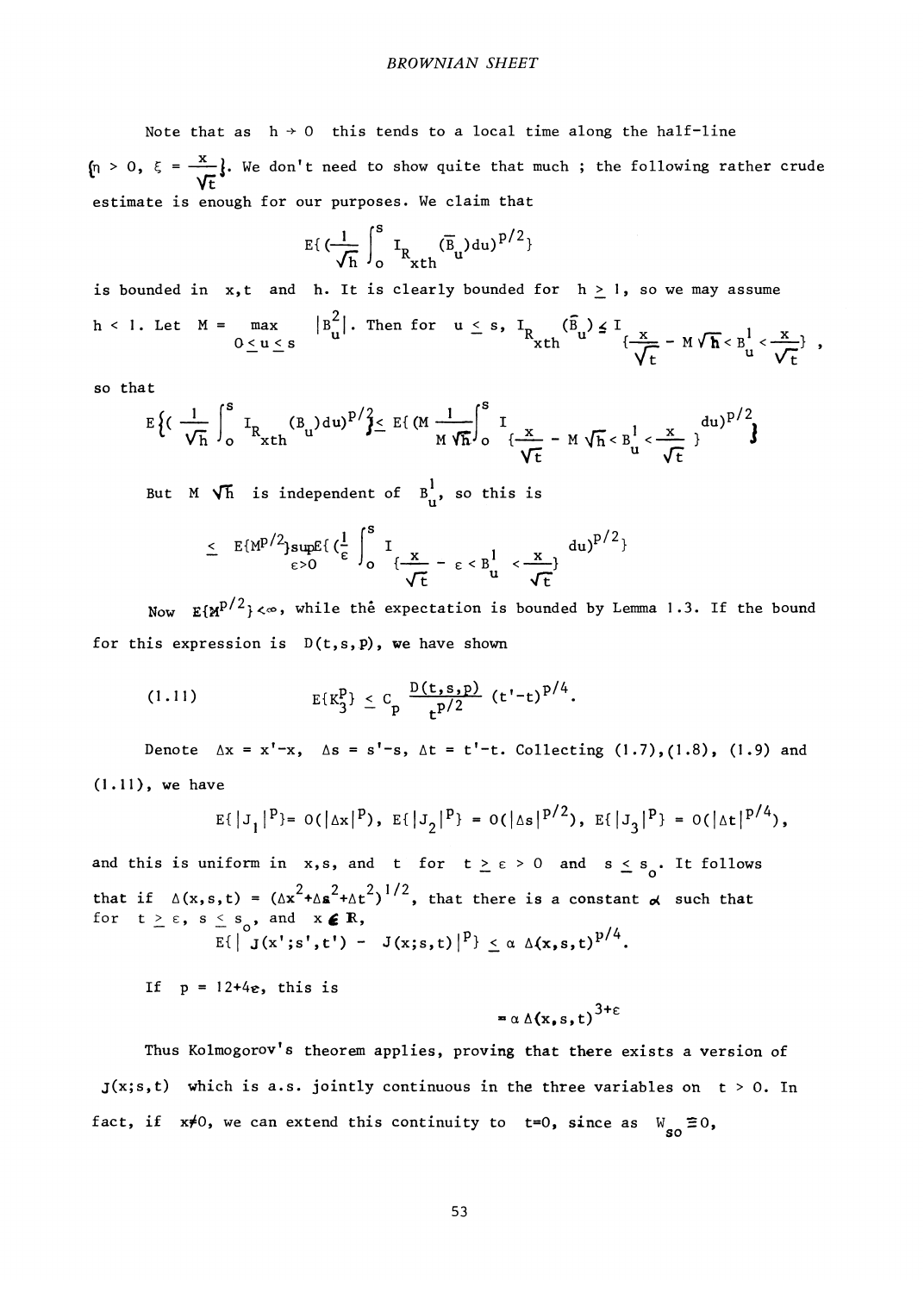$L_1(x,s,t) = 0$  for all small enough t if  $x \neq 0$ . q e d

Remark : the behavior of  $L_1(x;s,t)$  for fixed t has been well-studied, since it is then a Brownian local time. It is interesting to consider its behavior as t varies for fixed x and s. We can show that it has a modulus of continuity which is  $O(|t|^{1/4})$  for any  $\varepsilon > 0$ . Indeed,  $(1.9)$  and  $(1.11)$  imply that for  $\delta > 0$ , there is a constant K depending on s and p such that if t, t'  $\geq$  6 , |t'-t|  $\leq$  1, then

$$
E\{ |L_1(x;s,t') - L_1(x;s,t) |^p \} \leq K |t'-t|^{1/4}
$$

If we set  $\Psi(t) = |t|^p$  and  $\rho(t) = t^{1/4}$  in the theorem of Garsia, Rodemich, and Rumsey (2), we see that

$$
E\left\{\int_{\delta}^{1+\delta}\int_{\delta}^{1+\delta}\left|\frac{L_1(x;s,t')-L_1(x;s,t)}{|t'-t|^{1/4}}\right|^p \right\} dt dt' \right\} \leq K.
$$

If B is the value of the double integral above, it is a.s. finite, and the theorem tells us that for all  $t$ ,  $t'$  in  $(\delta, 1+\delta)$ :

$$
|L_1(x;s,t') - L_1(x;s,t)| \leq 2 \int_0^{|t'-t|} \left(\frac{B}{v^2}\right)^{1/p} \frac{dv}{v^{3/4}}
$$

This is finite if  $p > 8$ . If we set  $\epsilon = 2/p$  (which can be made as small as we please since p is arbitrary) this is

$$
= \frac{8 \text{ B}^{1/p}}{1-4 \epsilon} |t'-t|^{1/q-\epsilon}
$$

While the above does not prove it, it suggests that  $t \rightarrow L_1(x,s,t)$  is much rougher than, say, a Brownian path which would have a modulus of continuity of  $0(\sqrt{x \log x})$ . We conjecture, for instance, that its quadratic variation is infinite but that its fourth-power variation is finite. (This might be interesting to check. It could give us a process which is not a semi-martingale).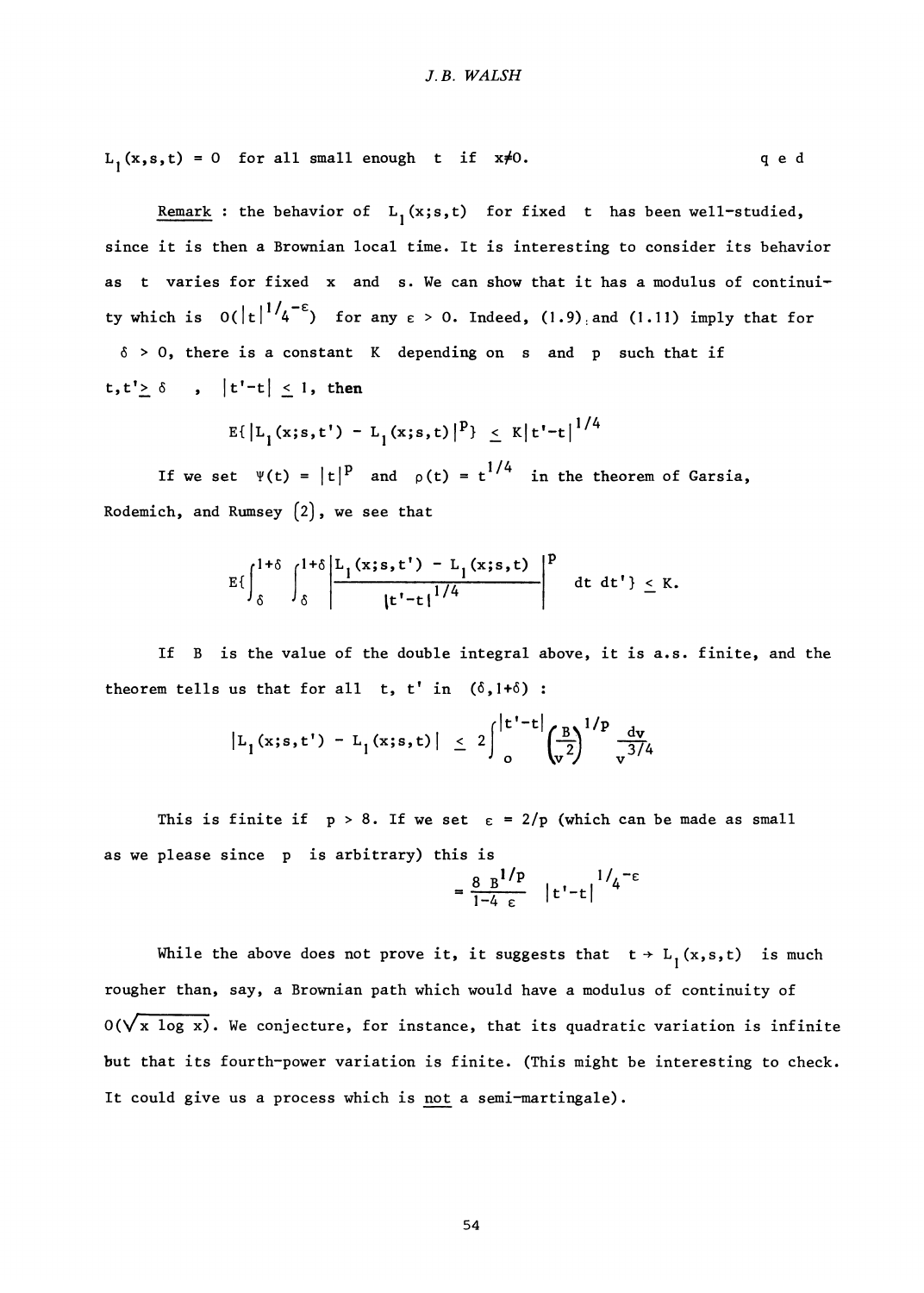### *2 ~* LOCAL TIME IN THE PLANE

Let us define local time in the plane by

(2.1) 
$$
L(x; s, t) = \int_0^t L_1(x; s, v) dv
$$

The integral exists, for if  $x\neq 0$ , L<sub>1</sub> is continuous in v, and if  $x\neq 0$ ,

$$
E\left\{\int_{0}^{t} L_{1}(0; s, v) dv\right\} = \int_{0}^{t} E\{L_{1}(0; s, v)\} dv,
$$

where the application of Fubini is justified since the integrand is positive. By  $^{-1/2}$   $_{\rm r}$  $\frac{1}{2}$   $\frac{1}{2}$  (0)s,  $\frac{1}{2}$  the same distribution as  $\frac{1}{2}$  (0;s), so that is

$$
= \mathbb{E}\{\mathbf{L}_1(0; s, 1)\}\bigg|_0^{\mathbf{t}} \frac{d\mathbf{v}}{\sqrt{\mathbf{v}}} < \infty.
$$

It follows that  $L(0; s, t)$  exists and is integrable (but not square-integrable !).

This gives us a local time in the following sense : if we integrate (1.2) we get

(2.2) 
$$
\int_{0}^{s} \int_{0}^{t} f(W_{uv}) du dv = \int_{-\infty}^{\infty} L(x; s, t) dx
$$

for each bounded Borel f. We can do the same with  $L$ , replaced by  $L$ <sub>2</sub>. Since (2.2) remains true, we conclude that for each s,t

(2.3) 
$$
L(x; s, t) = \int_0^t L_1(x; s, v) dv = \int_0^s L_2(x; u, t) du
$$
,

for a.e. x, hence, by continuity, for all x. Since  $L_1$  and  $L_2$  are continuous, L is continuously differentiable in s and t. In fact, we have the following.

### THEOREM 2.1

 $L(x; s, t)$  is a.s. continuous in the three variables  $(x, s, t)$  and, for fixed x, continuously differentiable in s and t, with

$$
\frac{\partial}{\partial s} L(x;s,t) = L_2(x;s,t) \text{ and } \frac{\partial}{\partial t} L(x;s,t) = L_1(x;s,t).
$$

Moreover, for each  $s, t > 0$ ,  $\ell > 0$  and  $N < \infty$ , there is a finite random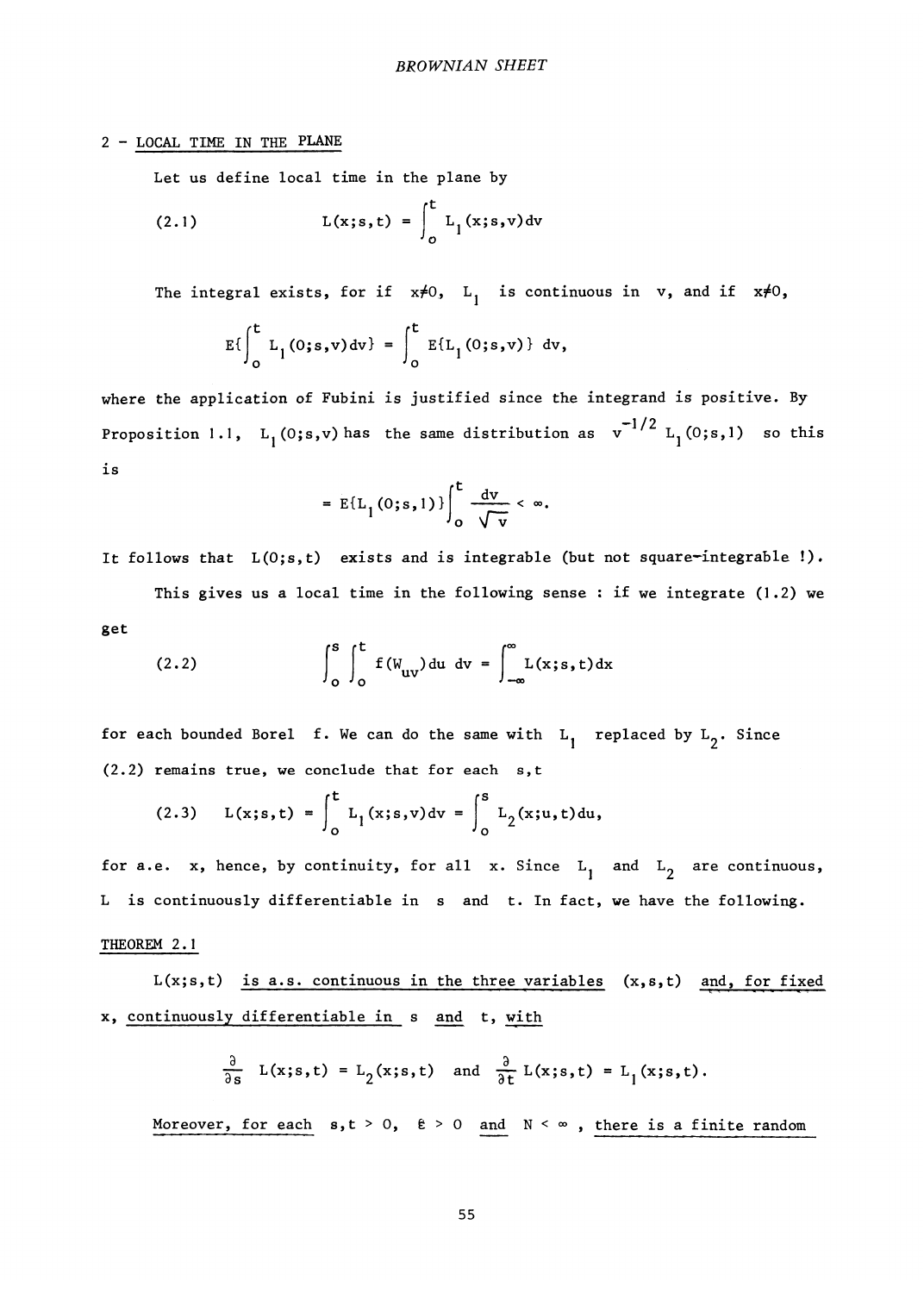variable B such that

$$
(2.4) \qquad |L(y;s,t) - L(x;s,t)| \leq B |y-x|^{1-\epsilon} \text{ if } \epsilon \leq |x|, |y| \leq N.
$$

We should point out that  $L(x; s, t)$  is not the same as the local time  $\phi(x; s, t)$  introduced in [1, §6], although they are closely related. Indeed,  $\phi$ satisfied

$$
(2.5) \qquad \int_0^s \int_0^t f(W_{uv}) uv \, du \, dv = \int_{-\infty}^\infty \phi(x; s, t) dx.
$$

If we compare this with (2.2), we see that

$$
\phi(x; s, t) = \int_0^s \int_0^t uv \ L(x; du, dv)
$$

The factor uv makes  $\phi$  better-behaved at the origin than L, while L is perhaps a more natural quantity, since it is the occupation-time density.

We have proved all but  $(2.4)$  of this theorem, but we can't prove that yet. It will follow from theorem 2.4 below.

We will need to establish a number of results before we are ready to prove this theorem. Because of the singular behavior of L near the origin, we will first consider the local time in a region bounded away from the axes, which we may as well take to be  $s \ge 1$ ,  $t \ge 1$ . Let

$$
\hat{L}_1(x;s,t) = L_1(x;s,t) - L_1(x;1,t)
$$
  

$$
\hat{L}_2(x;s,t) = L_2(x;s,t) - L_2(x;s,1),
$$

and put

$$
\hat{L}(x;s,t) = \int_{1}^{t} \hat{L}_1(x;s,v) dv
$$

$$
= \int_{1}^{s} \hat{L}_2(x;u,t) du.
$$

Note that  $s \rightarrow \hat{L}_1(x;s,t)$  is increasing; instead of writing  $d_s \hat{L}_1(x;s,t)$ **A**  will write  $L$  will write  $L$  to include easily to include easily to include easily to include easily to include easily to include  $\alpha$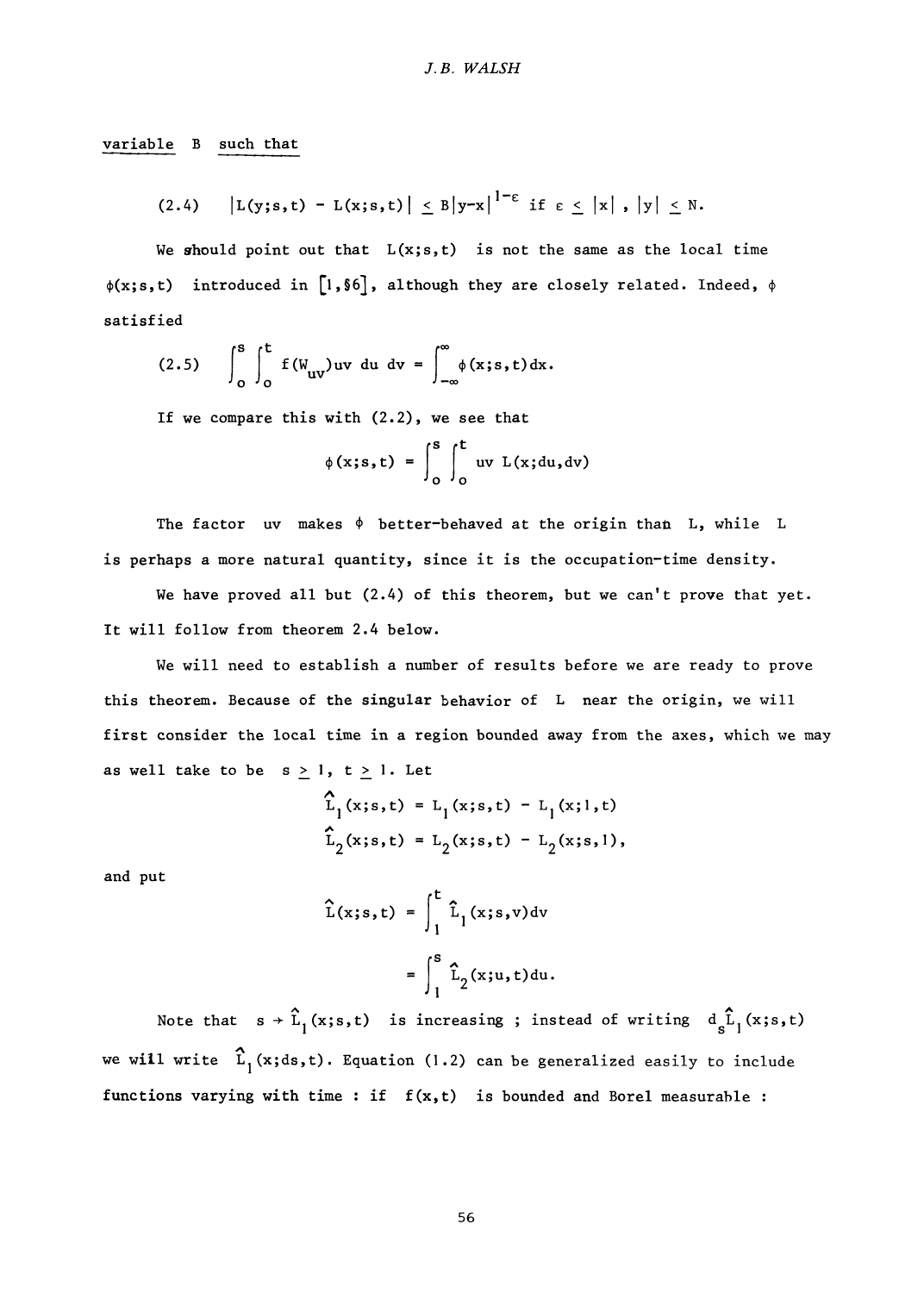(2.6) 
$$
\int_{0}^{s} f(W_{ut}, u) du = \int_{-\infty}^{\infty} \int_{0}^{s} f(x, u) L_{1}(x; du, t) dx
$$

(To see this, note that is is clearly true if  $f(x,u) = g(x) I_{a,b}(u)$ , and apply a monotone class argument).

Let  $R_{st} = [0, s] \times [0, t]$ , with the obvious convention in case either s or t is infinite. We recall a few facts about stochastic integrals.

If  $\{\phi_{st}, s \ge 0, t \ge 0\}$  is measurable and adapted to the fields

 $\mathcal{F}_{st} = \sigma\{W_{uv}, u \leq s, v \leq t\}$ , and if E $\{\}$   $\phi^*(u, v)$ du dv $\}$  <  $\infty$ , one can define the st

stochastic area integral

$$
\Big|_{R_{st}} \phi_{uv} d W_{uv}.
$$

We can also do this if  $\phi$  is only weakly adapted, i.e adapted to the fields  $\mathcal{F}_{\mathbf{g}_{\infty}}$  (1). Furthermore, one can write line integrals in this form, e.g. if  ${\rho_s, s \ge 0}$  is adapted to  $\mathcal{L}_{st}$ , then

$$
\int_0^s \rho_u \partial_l W_{ut} = \int_{R_{s^{\infty}}} \rho_u I_{\{v \leq t\}} dW_{u,v}
$$

This brings us to another formula for L.

### PROPOSITION 2.2

$$
\frac{If}{(2.7)} \quad \hat{L}(x; s, t) = 2 \int_{1}^{t} ((W_{s\tau} - x)^{+} - (W_{1\tau} - x)^{+}) \frac{d\tau}{\tau}
$$

$$
- 2 \int_{R_{st} - R_{1t}}^{0} (\int_{x}^{\infty} \int_{v \, \mathbf{v} \, 1}^{t} \hat{L}_{2}(y; s, d\tau) \frac{1}{\tau} dy) \, dW_{uv}
$$

Proof : we begin with Tanaka's formula (1.1), writing the line integral as an area integral with respect to a weakly adapted integrand.

$$
\widehat{L}_1(x;s,t) = \frac{2}{t} \left[ \left( W_{st} - x \right)^+ - \left( W_{1t} - x \right)^+ \right. \\ \left. - \left( W_{1t} - x \right)^+ \right] \left[ \left( W_{1t} - x \right)^+ \right] \left[ \left( W_{1t} - x \right)^+ \right] \left[ \left( W_{1t} - x \right)^+ \right] \left[ \left( W_{1t} - x \right)^+ \right] \right].
$$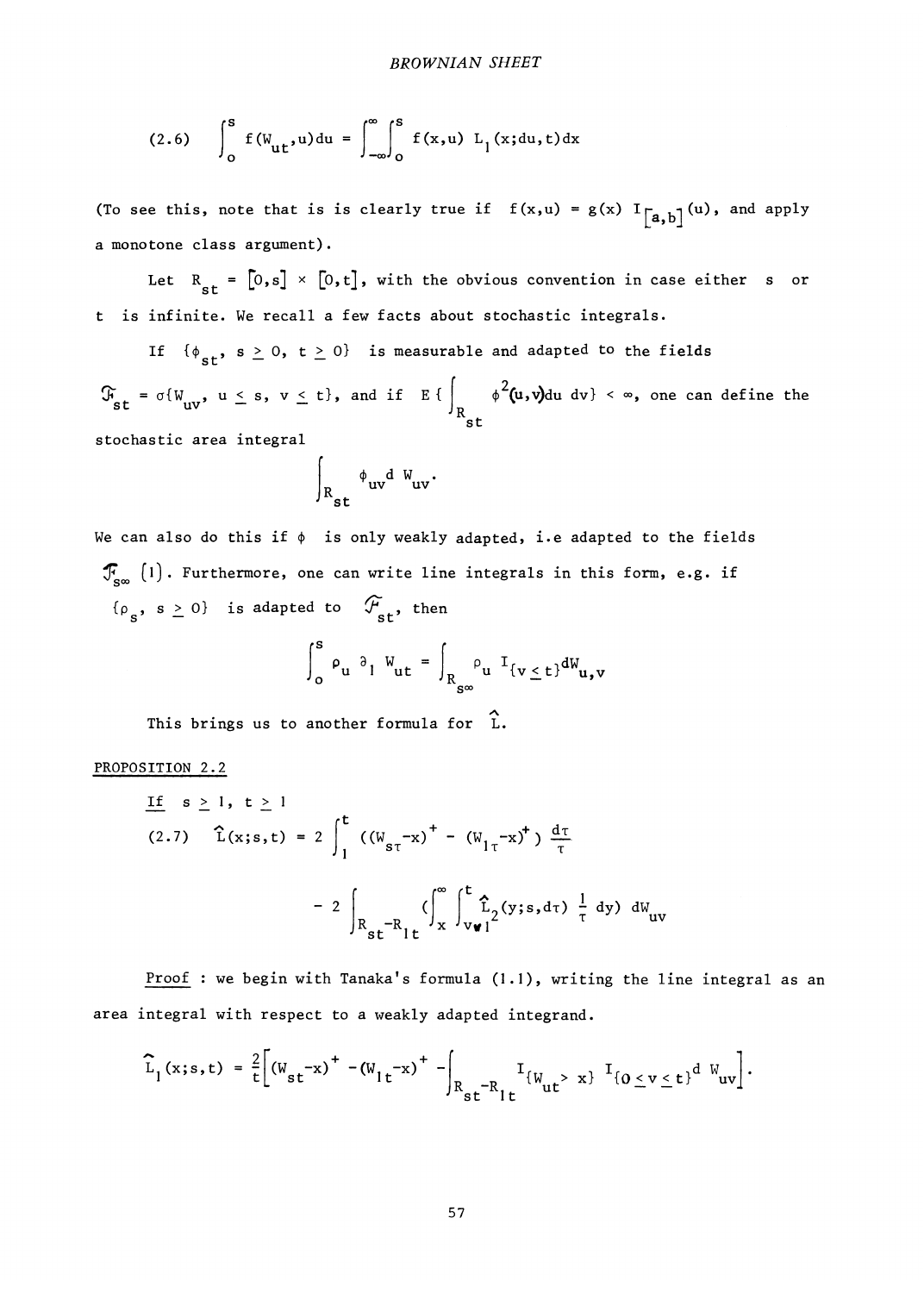By the definition of  $\hat{L}$ :

$$
\hat{L}(x;s,t) = 2 \int_{1}^{t} \left[ (W_{st}^{-}x)^{+} - (W_{12}^{-}x)^{+} \right] \frac{d\tau}{\tau} - 2 \int_{1}^{t} \int_{R_{st}^{-}R_{1t}} I_{\{W_{u\tau > x\}}^{+}} I_{\{0 \leq v \leq \tau\}} dW_{uv} \frac{d\tau}{\tau}
$$

Interchange the order

$$
= 2 \int_{1}^{t} \left[ (W_{s\tau} - x)^{+} - (W_{1\tau} - x)^{+} \right] \frac{d\tau}{\tau} - 2 \int_{R_{st} - R_{1t}} \left[ \int_{v \, \mathbf{v}_{1}}^{t} \left[ W_{u\tau} > x \right] \frac{d\tau}{\tau} \right] \, \mathrm{d}W_{uv}
$$

By (2.6) with  $L_1$  replaced by  $\hat{L}_2$ :

$$
\int_{\mathbf{v}\,\mathbf{v}\,1}^{\mathbf{t}}[W_{\mathbf{u}\tau} > x] \frac{d\tau}{\tau} = \int_{x}^{\infty} \int_{\mathbf{v}\,\mathbf{v}\,1}^{\mathbf{t}} \hat{\mathbf{L}}_2(y;u,\mathrm{d}\tau) \frac{1}{\tau} dy.
$$

Substituting this above gives (2.6) and the control of equal of equal of equal of equal of equal of equal of equal of equal of equal of equal of equal of equal of equal of equal of equal of equal of equal of equal of equal

Let us see how  $\hat{L}(x; s, t)$  varies with x. From (2.7) we can write

$$
\widehat{L}(x;s,t) = M(x) + N(x).
$$

Now  $|M(y) - M(x)| \le 2(t-1)|y-x|$ , so M is Lipschitz continuous, and it remains to investigate N. Let  $x < y$  and define :

$$
X_{s}^{xy} = N(y) - N(x) = -2 \int_{R_{st}-R_{lt}} (\int_{x}^{y} \int_{v \, \mathbf{v}}^{t} \mathbf{\hat{L}}_{2}(z; s, d\tau) \frac{1}{\tau} dz) dW_{uv}
$$

This expression will be more transparent if we set

$$
\phi(u,v) = \int_{x}^{y} \int_{v}^{t} \frac{1}{\tau_{1}} \widehat{L}_{2}(z;u,d\tau) dz.
$$

Now  $\hat{L}_2$  has moments of all orders, hence so does  $\phi$ , and  $\phi(s,v)$  is  $J_{\rm st}^{\prime}$ -measurable, so that

$$
X_{s}^{xy} = -2 \int_{R_{st}^{-R}1t} \phi(u,v) \, \mathrm{d}W_{uv}
$$

is an integral with respect to a weakly adapted integrand. Moreover,  $\{X^{\alpha,j}_\alpha, \mathcal{F}_{\alpha,j}, s \geq 0\}$  is a continuous martingale whose increasing process is

$$
\langle x^{xy} \rangle_{s} = 4 \int_{R_{st}^{-R}1t} \phi^{2}(u,v) \, du \, dv
$$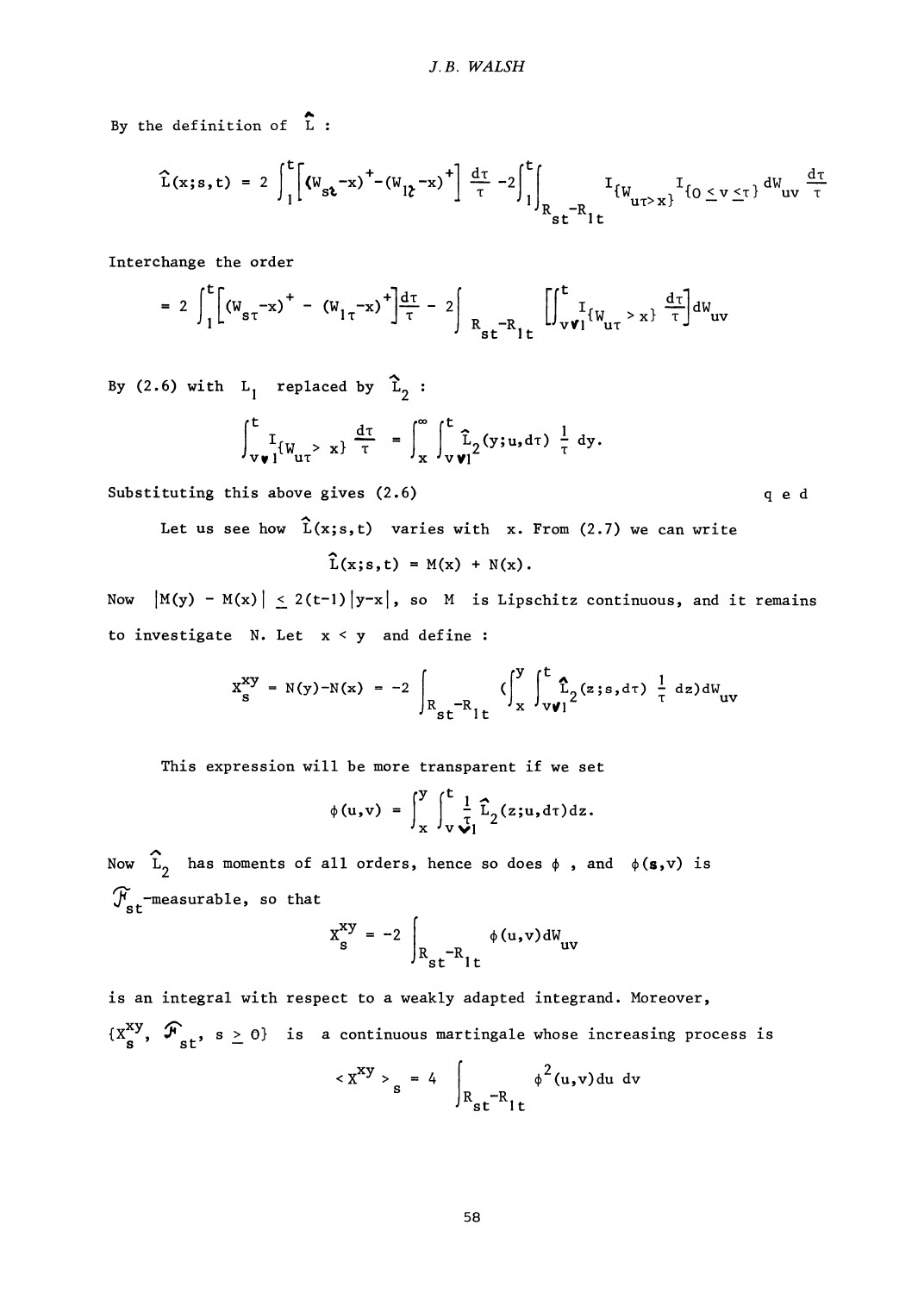$$
= 4 \int_{0}^{t} \int_{1}^{s} (\int_{x}^{y} \int_{v \cdot v}^{t} \hat{L}_{2}(z;u; d\tau) dz)^{2} du dv
$$
  

$$
\leq 4 \int_{0}^{t} \int_{1}^{s} (\int_{x}^{y} \hat{L}_{2}(z;u, t)^{2} dz)^{2} du dv
$$

By Hölder, if  $p > 1$ 

$$
\langle x^{xy} \rangle_{s}^{p} \leq 4^{p} (t (s-1))^{p-1} \int_{0}^{t} \int_{1}^{s} (\int_{x}^{y} \hat{L}_{2}(z;u,t)dz)^{2p} du dv.
$$

Applying Hölder again

(2.8) 
$$
\langle x^{xy} \rangle_{s}^{p} \leq 4^{p} (t^{(s-1)})^{p-1} (y-x)^{2p-1} \int_{1}^{t} \int_{1}^{s} \int_{x}^{y} \hat{L}_{2}(z;u;t)^{2p} dz du dv
$$

Let us estimate this. Since  $\sqrt{s} L_2(x \sqrt{s}, s, \cdot)$  has the same distribution as  $L_2(x,1,.)$ , (proposition 1.1) then if  $u \ge 1$ , certainly

$$
E{\hat{L}_2(z; u, t)}^{2p} \le E{L_2(z; u, t)}^{2p} \le E{L_2(0; 1, t)}^{2p}.
$$

But standard Brownian local time at zero has the same distribution as the Brownian maximum process, so, by the reflection principle

$$
E{L_2(0, 1, t)}^{2p} = E{W_{1t}^{2p}} = \frac{(2p)!}{p!} (\frac{t}{2})^p
$$

(This last can be easily calculated from the characteristic function, for instance). It follows from (2.8) that

(2.9) 
$$
E\{x^{\text{xy}} > \frac{p}{s}\}\le 4^p (\frac{t^2}{2} (s-1))^p \frac{(2p)!}{p!} (y-x)^{2p}.
$$

By Burkholder's inequality

$$
(2.10) \quad \mathrm{E}\{\,(x_{\mathrm{s}}^{xy})^p\} \,\leq\, (p+1)^p \, \mathrm{E}\{\, \, _{\mathrm{S}}^{p/2}\},
$$

where we have used Klincsek's bound on the constant  $(3)$ .

If we combine (2.9) and (2.10), we have proved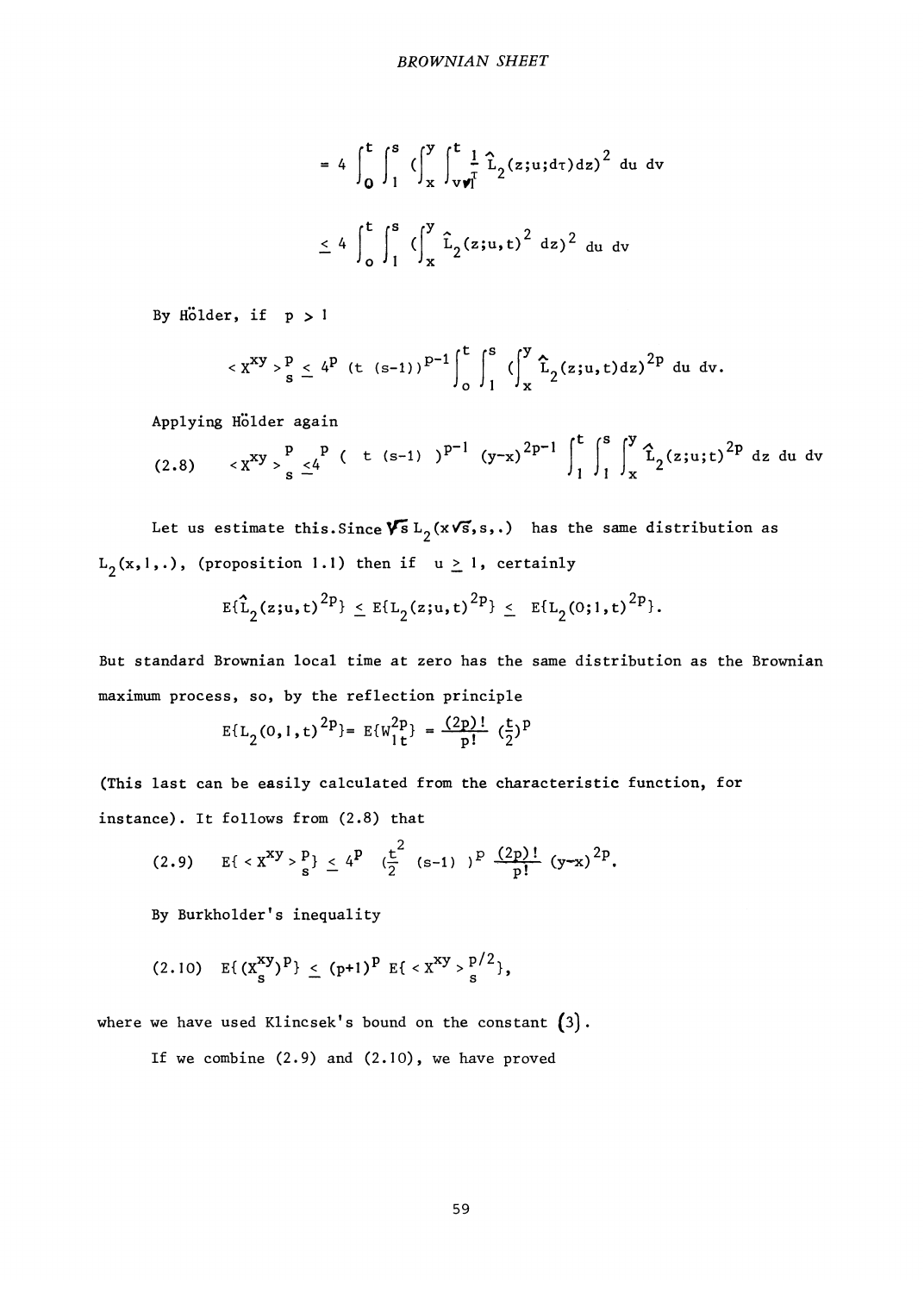THEOREM 2.3

For each  $p > 1$ ,  $s \ge 1$  and  $t \ge 1$  there is a constant  $K_{\text{pst}}$  such that for each x,y

$$
\mathrm{E}\{\left|\widehat{\mathbf{L}}(\mathbf{y};\mathbf{s},\mathbf{t}) - \widehat{\mathbf{L}}(\mathbf{x};\mathbf{s},\mathbf{t})\right|^{p}\} \leq K_{\mathbf{p}\mathbf{s}\mathbf{t}}\| \mathbf{y} - \mathbf{x} \|^p
$$

This theorem immediately givesus a modulus of continuity for  $\hat{L}$ , thanks to the theorem of Garsia, Rodemich, and Rumsey (2).

### THEOREM 2.4

Fix  $s \ge 1$ ,  $t \ge 1$ . For all  $\varepsilon > 0$ , and any N, there exists a random variable B such that for all  $|x|, |y| \le N$ ,

$$
(2.11) \qquad \qquad \left|\hat{L}(y;s,t)-L(x,s,t)\right| \leq B\left|y-x\right|^{1-\epsilon}.
$$

Proof : let  $\Psi(x) = |x|^p$  and  $\rho(x) = x$  in the Garsia-Rodemich-Rumsey theorem. Now

$$
E\{\int_0^1 \int_0^1 \left| \frac{\widehat{L}(y;s,t) - \widehat{L}(x;s,t)}{y-x} \right|^p dy dx \} \leq K_{\text{pst}}
$$

by theorem 2.3. If  $D(\omega)$  is the double integral above,  $D(\omega) < \infty$  a.s. so that for all 0 < x, y < **1** 

 $\mathbf{r} = \mathbf{r}$ 

$$
|\hat{L}_{t}(y) - \hat{L}_{t}(x)| \le 8 \int_{0}^{|y-x|} (\frac{D(\omega)}{t^2})^{1/p} dt = \frac{8p D^{1/p}}{p-2} |y-x|^{1-2/p}
$$

This can be extended from  $[0,1]$  to any finite interval. Since p can be taken as large as we please, we can assume  $\frac{2}{p} < \varepsilon$ , and we are done.  $q e d$ 

Theorem 2.1 now follows easily. We have already proved all but  $(2.4)$ . To prove this, note first that if  $\hat{L}^{\epsilon}(x; s, t)$  is the local time in  $s \geq \epsilon$ ,  $t \geq \epsilon$ (so that  $\hat{L}^1 = \hat{L}$ ) then theorem 2.4 remains true with  $\hat{L}$  replaced by  $\hat{L}^{\epsilon}$ . But now if  $|x|$ ,  $|y| \ge \delta > 0$  there exists some  $\epsilon > 0$ , depending on  $\omega$ , such that  $|W_{st}| < \delta$  if either  $s \leq \epsilon$  ,  $t \leq N$  or  $t \leq \epsilon$  ,  $s \leq N$  . But  $L(x; s, t, \omega) = \hat{L}^{\epsilon}(x; s, t, \omega)$  and  $L(y; s, t, \omega) = \hat{L}^{\epsilon}(y; s, t, \omega)$  for all x,y such that  $|\mathbf{x}|$  ,  $|\mathbf{y}| \geq \delta$ , and we are done, since L<sup>G</sup> satisfies (2.11).